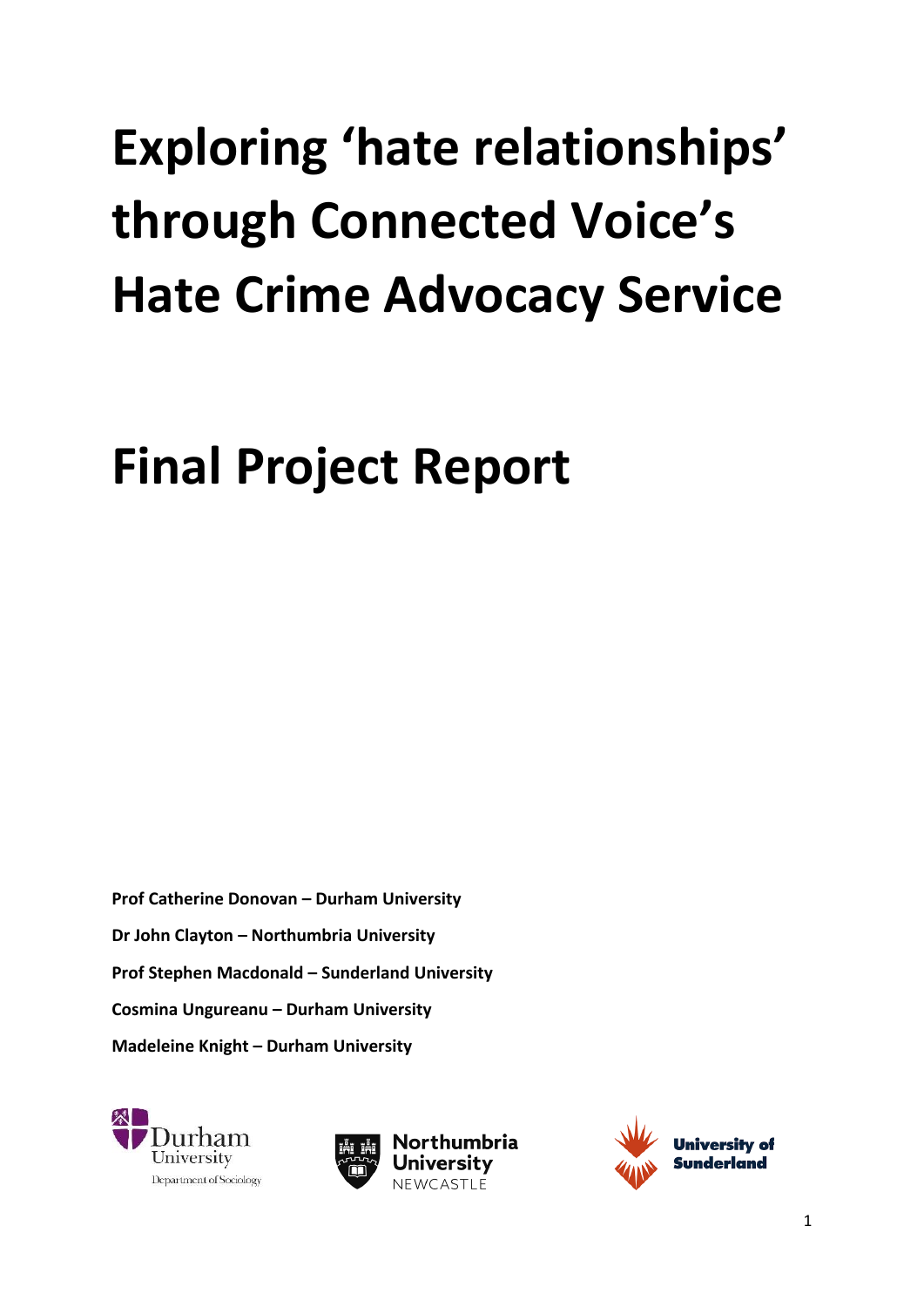#### **Acknowledgements**

We would like to thank the following for their help in making this research possible: Durham University Collingwood College Research Internship Scheme and Cosmina Ungureanu for her work on collecting the data during this studentship; ESRC SPS funding; Jacqui Jobson, then Director of Advocacy Centre North who agreed to us undertaking this research; and Jane Kingston, current Manager of the renamed Connected Voice Advocacy for continuing that support; the Hate Crime Advocacy Service advocates for their help and interest in the project; and to the clients of the HCAS who consented to their case notes being made available for the purposes of analysis.

Clients' accounts of the hate relationships they endure and the resourcefulness they show in trying to address them are humbling. This report is dedicated to all of them.

To contact Connected Voice Advocacy: [advocacy@connectedvoice.org.uk](mailto:advocacy@connectedvoice.org.uk) To contact the research team: [catherine.donovan@durham.ac.uk](mailto:catherine.donovan@durham.ac.uk)

#### **Suggested citation**

Donovan, C., Clayton, J., Macdonald, S., Ungureanu, C. and Knight, M. (2021) *Exploring 'hate relationships' through Connected Voice's Hate Crime Advocacy Service,* Durham University, 2021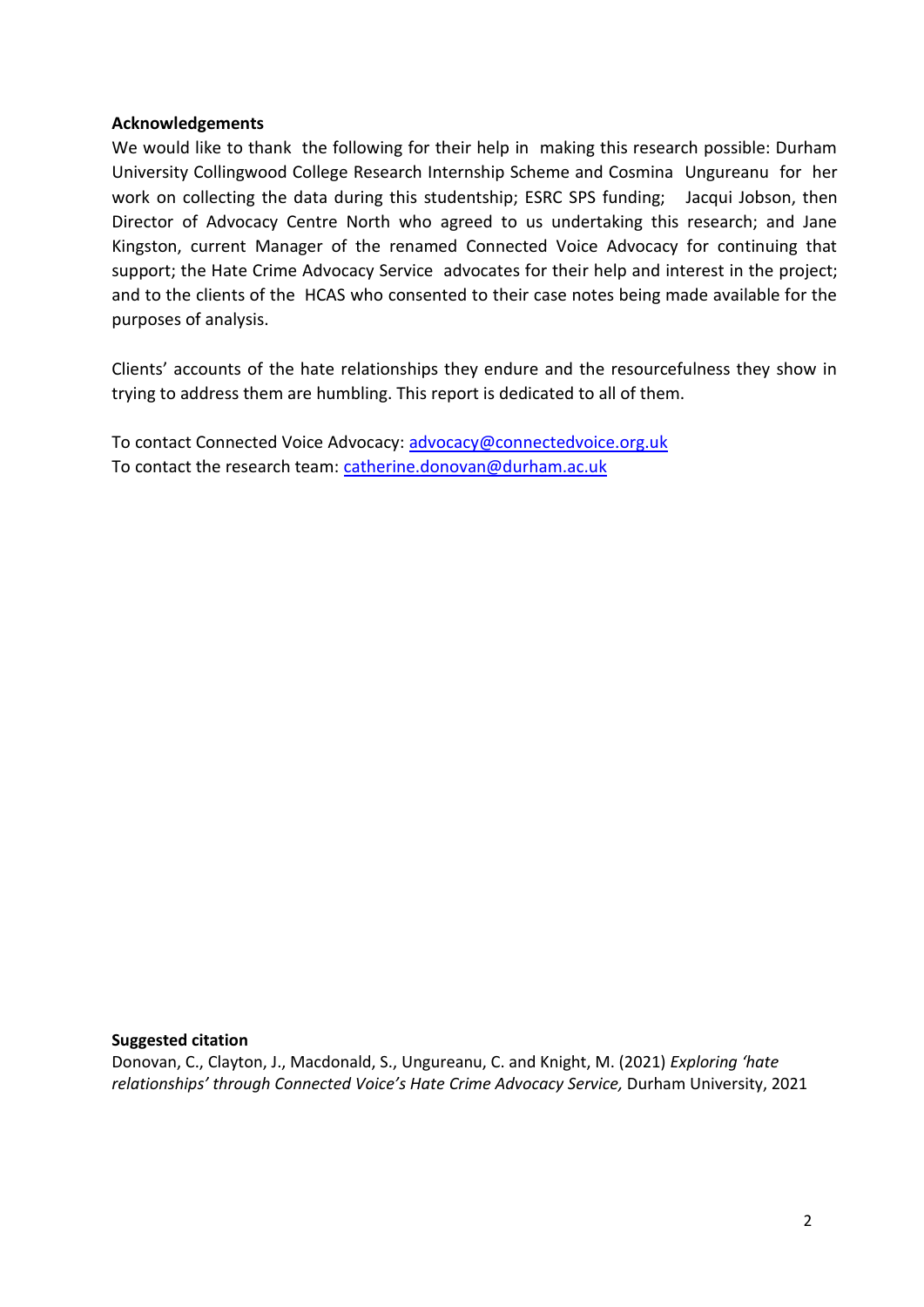# **Contents:**

|                                              | Acknowledgements                             |    |
|----------------------------------------------|----------------------------------------------|----|
| <b>Executive Summary and Recommendations</b> |                                              |    |
|                                              | 1. Introduction: Hate Relationships          |    |
|                                              | a. Note about Covid-19                       |    |
| 2.                                           |                                              |    |
| 3.                                           | Research aims and questions                  |    |
| 4.                                           | Methodology and sample                       |    |
| 5.                                           |                                              |    |
|                                              | 5.1 Types of violence                        |    |
|                                              | 5.2 Perpetrators                             |    |
|                                              | 5.3 Timing and rhythm of acts                |    |
|                                              | 5.4 Location of hate relationships           |    |
| 6.                                           | Data analysis: Impacts of hate relationships |    |
|                                              | 6.1 Reporting                                | 11 |
|                                              | 6.2 Fear, withdrawal, and entrapment         |    |
|                                              | 6.3 The hidden nature of disability          | 12 |
|                                              | 6.3.1 Mental and physical health             |    |
| 7.                                           | Experiences of help-providers                |    |
| 8.                                           | Resolutions and moving away                  |    |
| 9.                                           | Conclusions                                  |    |
|                                              | 10. Recommendations                          | 18 |
|                                              |                                              |    |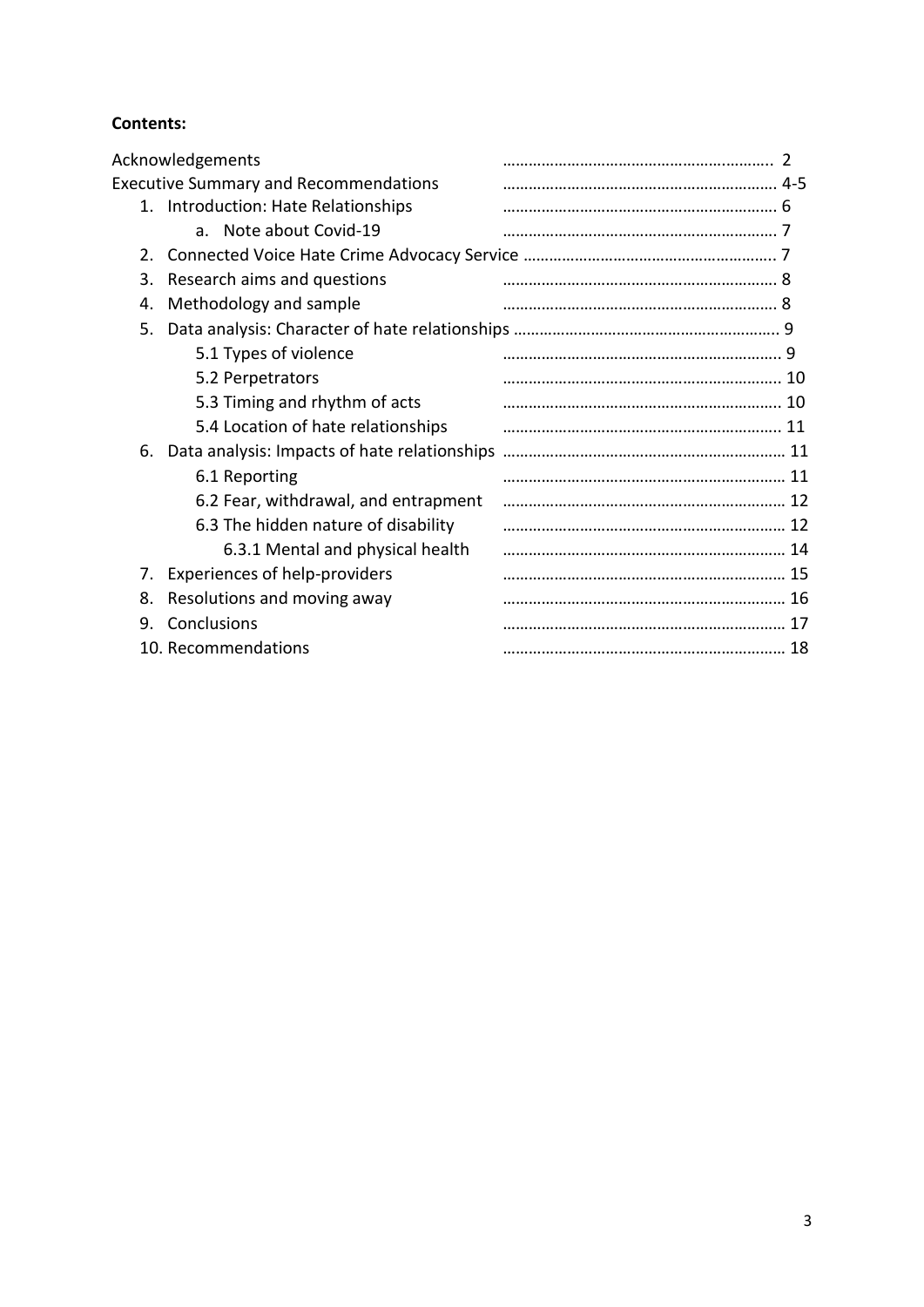#### **Executive summary**

- This study explores whether and how the concept of 'hate relationships' might enable further understanding about clients reporting repeat hate incidents perpetrated by neighbours; and how this understanding might improve practice.
- The study was conducted before the Covid-19 pandemic and accompanying restrictions on mobility. The findings in this study suggests that the conditions of the pandemic might have exacerbated the conditions in which hate relationships can occur and escalate.
- The idea of 'hate relationships' looks to capture the familiar, repetitive, enduring and often 'low level' character of some forms of hate between clients and known perpetrators, akin to coercive control experienced in domestic violence and abuse.
- Drawing on Hate Crime Advocacy Service (HCAS) case notes from Connected Voice Advocacy (CVA) in North East England, we explored the extent, character and impacts of 'hate relationships'. Case notes from advocates' meetings with clients were filtered to identify those cases that exhibited characteristics of 'hate relationships'. Of 181 cases 50 (27.5%) cases involving hate relationships were identified.
- The majority of these 50 cases involve clients whose intersecting identities include at least two protected characteristics under hate crime legislation that influenced the nature of the discrimination faced (e.g. race and disability). In these cases, disability was most often not recorded as the motivation for hate crime/incidents.
- The cases involve a range of acts of violence reported over extended periods (in some cases years) towards the same client(s) and their families including abusive language; surveillance; disruptive noises; obstruction; thrown missiles; damage to property; harassment and threats; and physical violence.
- Perpetrators are not strangers. They are already known primarily as neighbours or locals, or over time they become familiar to the clients.
- The range of acts often take place with a degree of regularity, yet there is also a sense of unpredictability in terms of when and how these incidents take place.
- Acts are perpetrated around and within clients' homes including at the boundaries between homes. For some, this means that they have to tread very carefully around their home space to avoid continued unwanted attention, making them feel like 'prisoners' or 'trapped' in their own homes.
- Clients repeated attempts to seek help and resolve the situations they find themselves in is a testament to their determination, their resourcefulness and their self-belief that they are not 'to blame' for their perpetrators' behaviours.
- A key impact identified is that of an enduring, constant sense of fear and the subsequent withdrawal and isolation from everyday life that hate relationships bring about.
- The impacts of hate relationships speak to the mutually reinforcing mental and physical health consequences of being targeted in this way that extend beyond the individual clients to include their partner and children.
- Hate relationships can be exacerbated by the (in)actions of key help-providers.
- Clients often do not want to see perpetrators criminalised. There are a range of reasons for this. However, clients do want the hate relationship to stop. Inaction in relation to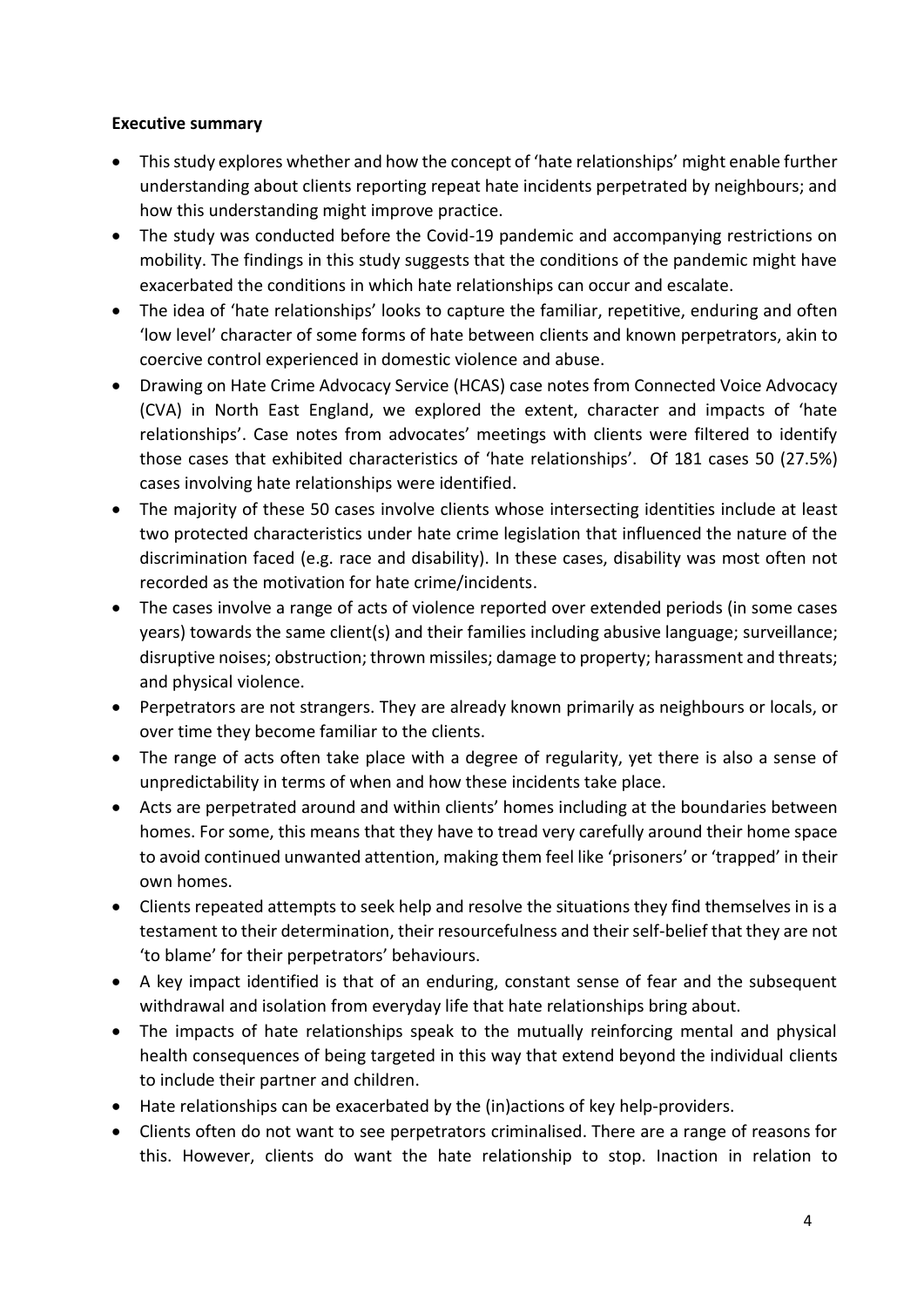perpetrators too often results in clients moving house or being moved to escape the hate relationship.

• Escape through relocation as one of the most significant forms of resolution, highlights the burden for a solution placed on clients rather than on solutions that are communities and/or or perpetrator(s) focused.

#### **Recommendations (these are reproduced at the end of the full report)**

- **1.** Early identification of hate relationships will enable advocates and other service providers to better understand clients' experiences and facilitate better interventions. In addition to the three criteria used for identifying hate relationships in this study (repeated incidents from the same perpetrator(s); proximity of perpetrators to clients' homes; impacts of repeat incidents on clients'/families' mental health and wellbeing (including sense of isolation and entrapment)) we recommend adding a fourth criteria: the pattern of and responses to helpseeking. This will enable the identification of a hate relationship and connections and cracks in help provision.
- **2.** The HCAS appears to be a place of last resort for clients. Many have been failed by other help providers and the criminal justice system before their referral to HCAS. Given the unique service HCAS provide and its importance to clients' being able to reach resolution, a system of early identification of a hate relationship is recommended to enable early referral to HCAS. This would also chime with many clients' desire not to criminalise perpetrators.
- **3.** Care should be taken to identify whether and how disability is implicated in a clients' case in order to make disability hate more visible and to understand the complexity of how disability can be both a motivation to and a consequence of hate. Relatedly, case notes should record where more than one protected characteristic exists in a client's case in order to ensure that the complex experiences and needs arising from them can be better understood.
- **4.** Partnership working is recommended to enable an early intervention 'red flag' system to identify hate relationships. Partners identified as integrally involved with hate relationships cases include: Neighbourhood Dispute Teams, Housing Associations, the Police and GPs.
- **5.** Training is required for key partner agencies with three aims: firstly to raise awareness of hate relationships, secondly to raise awareness of impacts and finally to skill up professionals to identify hate relationship early in clients' help-seeking processes. This might better encourage improved partnership working to address hate relationships more competently and with more understanding of the impacts for clients.
- **6.** The case notes speak starkly to the lack of attention paid to working with perpetrators of hate relationships. Separate research is recommended to explore the possibilities for addressing their behaviours to include both criminal justice and non-criminal justice outcomes.
- **7.** The role of housing is central to both preventing and addressing the problem of hate relationships. Further research is needed with providers of social and private housing to explore their roles and responsibilities in relation to the behaviours of their tenants.
- **8.** The role of GPs and other health professionals can be crucial in providing evidence of the negative impacts of hate relationships on clients' health and wellbeing in applications for social housing transfers. Further research is needed with health professionals to explore their perceptions of partnership working with clients experiencing hate relationships.
- **9.** The role of the communities in which hate relationships occur should also be the focus of further research to consider the part that other neighbours – as active bystanders - might have in reinforcing and/or resisting the conditions that result in hate relationships.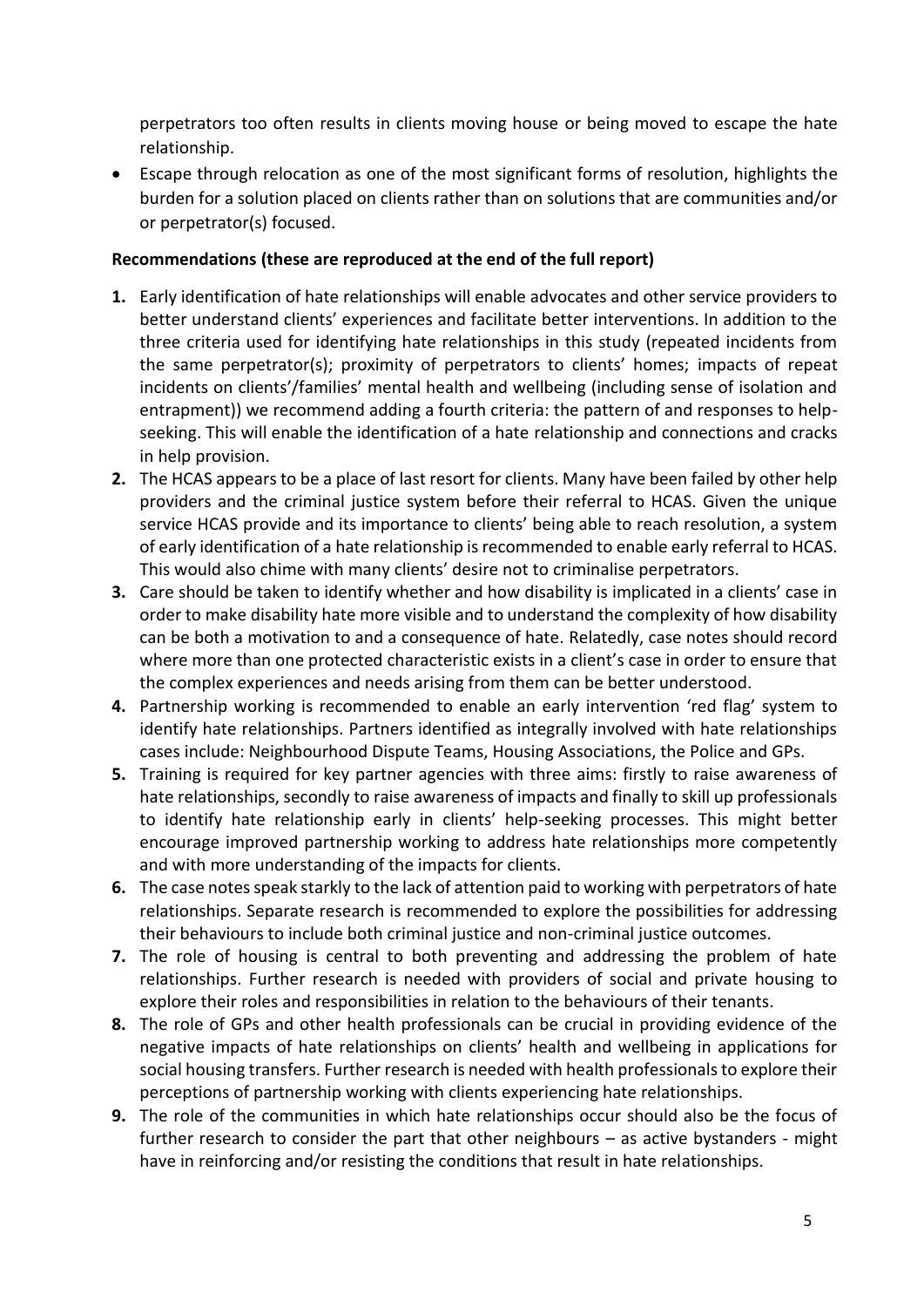#### **1. Introduction: Hate Relationships**

This report focuses on a study conducted to explore whether and how the concept of 'hate relationships' might enable further understanding about those reporting repeat hate incidents perpetrated by neighbours; and how this understanding might improve practice.

The study builds on previous research conducted by the authors with ARCH  $-$  a third party reporting service operating in North East England<sup>1</sup>. In that research we analysed 3908 reports of hate incidents across the protected strands of hate incidents/crime (race, religion, disability, sexuality and transgender identities) in the cities of Sunderland (2009–2012) and Newcastle (2005–2015).

A key observation was that a significant minority (22%) of reporting was repeat reporting, by the same individual (often involving similar sets of perpetrators), over an extended period. An associated observation was that the majority of these reports were of a 'low level', including, for example, verbal abuse and other forms of harassment and intimidation that would not meet the threshold for a criminal investigation.

To make sense of this data, we proposed the concept of 'hate relationships'<sup>2</sup>. This idea looks to capture the familiar, repetitive, enduring and often 'low level' character of some forms of hate between those victimised and known perpetrators. Rather than viewing incidents as isolated events of anti-social behaviour, this concept helps us to think of incidents between the same perpetrators and victim/survivors in consistent locations as part of a pattern of coercively controlling violence. It also brings the perpetrators into focus and consideration of what role service providers might have in engaging perpetrators in desisting from their behaviours.

The idea of 'hate relationships' has parallels with research into experiences of domestic violence and abuse and particularly work around coercive control; a set of practices that abusers enact to exert power and control over their partners<sup>3</sup>. These parallels include repeat reporting, typically of low-level incidents that do not meet the threshold of a crime or that are difficult to evidence, cumulative impact, and the significance of home spaces as the locus of such relationships. In terms of impact there are also similarities in feelings of entrapment and surveillance, as well as poor health and wellbeing exacerbated by the (in)actions of service providers and those in positions of relative power.

*control: How men entrap women in personal life*. Oxford: Oxford University Press, but more recently argued to exist in intimate relationships regardless of gender and/or the sexuality of partners (Donovan, C. and Barnes, R. (2020) *Queering Narratives of Domestic Violence and Abuse*. London: Palgrave.

<sup>&</sup>lt;sup>1</sup> Macdonald, S.J.; Donovan, C. and Clayton, J. (2017) 'The disability bias: understanding the context of hate in comparison with other minority populations' *Disability & Society* 32(4): 483-499.; Clayton, J.; Macdonald, S.; Donovan, C. (2016) 'A critical portrait of hate crime/incident reporting in North East England: the value of statistical data and the politics of recording in an age of austerity', *Geoforum*, 75: 64-74; Donovan, C., Clayton, J. and Macdonald, S. (2018) 'New Directions in Hate Reporting Research: Agency, Heterogeneity and Relationality', *Sociological Research Online*, https://doi.org/10.1177/1360780418798848.

<sup>2</sup> Donovan, C., Clayton, J. and Macdonald, S. (2018) 'New Directions in Hate Reporting Research: Agency, Heterogeneity and Relationality', *Sociological Research Online*, https://doi.org/10.1177/1360780418798848. <sup>3</sup> Originally conceived as a problem of heterosexual men for heterosexual women, see Stark, E. (2007) *Coercive*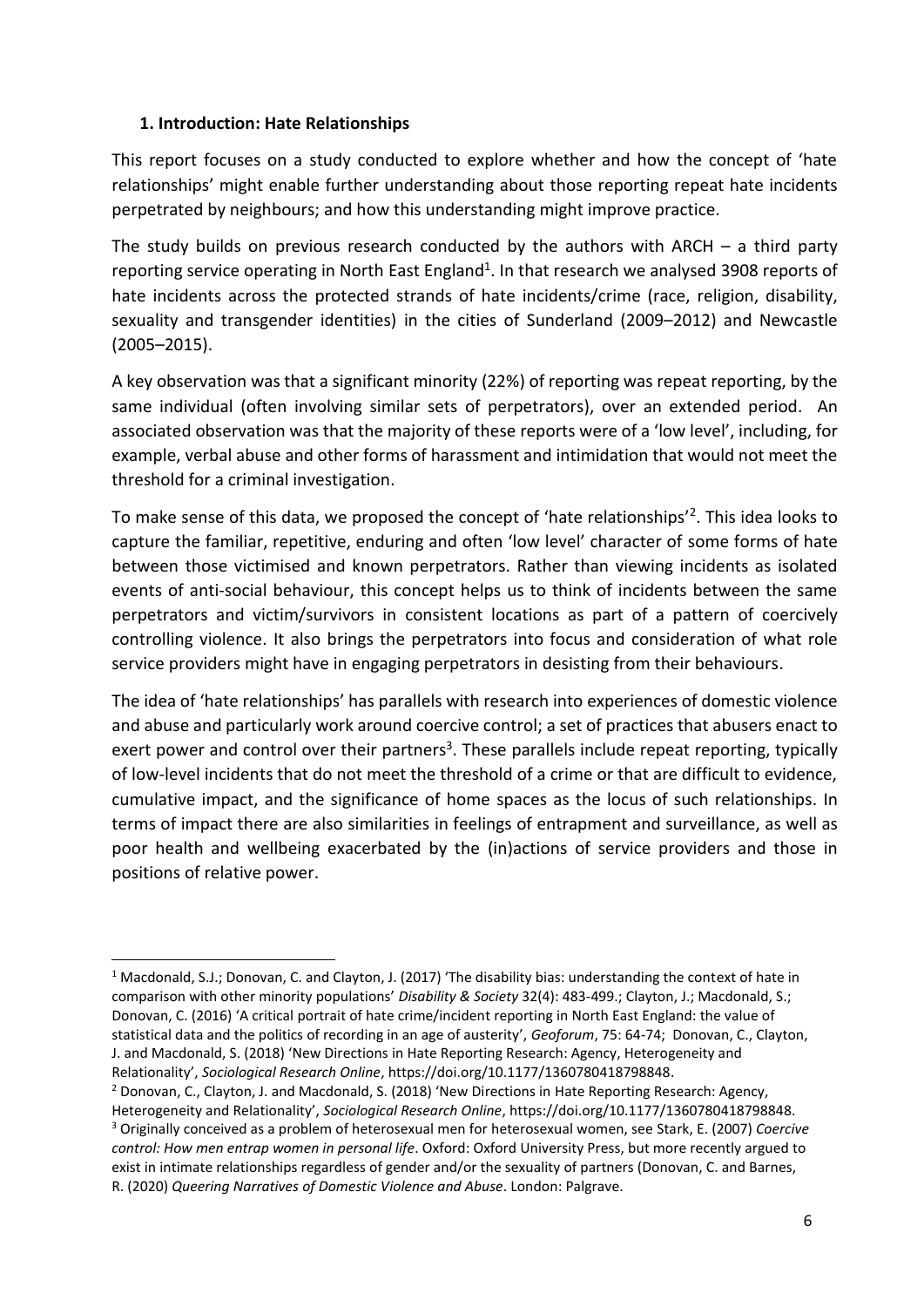#### **Note about Covid-19**

This study was conducted prior to the Covid-19 pandemic and accompanying restrictions on mobility which were first introduced in March 2020. Whilst there has been, rightfully, national concern about the impacts for those victimised by domestic violence and abuse as a result of people being restricted to their homes, there has been less focus on those being victimised with repeated hate crime/incidents by their neighbours. The findings of this study, which argues that there are parallels in experiences and impacts between hate relationships and coercive control in domestically violent relationships, suggest that there may well have been a substantial impact for those being victimised by hate relationships. In discussion with Connected Voice Advocacy we intend to seek funding to conduct a further piece of research on the case notes of clients referred to the Hate Crime Advocacy Service since the start of the pandemic in March 2020. We will report on that study in due course.

# **2. Connected Voice Hate Crime Advocacy Service**

Connected Voice Advocacy (CVA) is part of the Connected Voice group. CVA (formerly Advocacy Centre North) was established in 1996 to support people, help them to be heard and secure their rights. The organisation receives funding from the Police and Crime Commissioner for Northumbria to provide a Hate Crime Advocacy Service (HCAS)<sup>4</sup> amongst other advocacy services.

HCAS supports those who are 16 or over in Newcastle, Gateshead, Sunderland, North or South Tyneside, or Northumberland, who have experienced hate crime. They might have been targeted because they belong, or are perceived to belong, to groups protected under hate crime legislation: race, religion, sexuality, disability and/or transgender identity. The service provides an opportunity to be listened to, to access information about rights and options, offers support to report hate crime if desired, and takes the side of clients in dealing with service providers such as the police and housing.

HCAS accepts self-referrals but most clients are referred by partner organisations. Most clients have reported directly to the police. However, if the incident is deemed to not reach the threshold of requiring police action, they are referred by Northumbria Police to Victims First Northumbria (VFN)<sup>5</sup>. VFN then refer the victims of hate incidents to HCAS. This might explain the significant proportion of cases that come under our own definition of hate relationships – because the victimisation is on-going and outwith the expertise of Victims First Northumbria. However, the predominance of this organisation as a referrer to HCAS also flags the issue that enduring hate relationships are not dealt with adequately before they come through to this service.

Clients are contacted by advocates who arrange to meet to discuss their experiences, circumstances and needs. These meetings are recorded in the form of case notes that, to differing levels of detail, document the evolution of the issues experienced, how they were addressed and any resolutions or basis for the advocacy process to end.

<sup>&</sup>lt;sup>4</sup> For more information about Connected Voice Advocacy go to [www.connectedvoice.org.uk/services/advocacy](http://www.connectedvoice.org.uk/services/advocacy)

<sup>&</sup>lt;sup>5</sup> Victims First Northumbria is an independent victim referral service: [www.victimsfirstnorthumbria.org.uk](http://www.victimsfirstnorthumbria.org.uk/)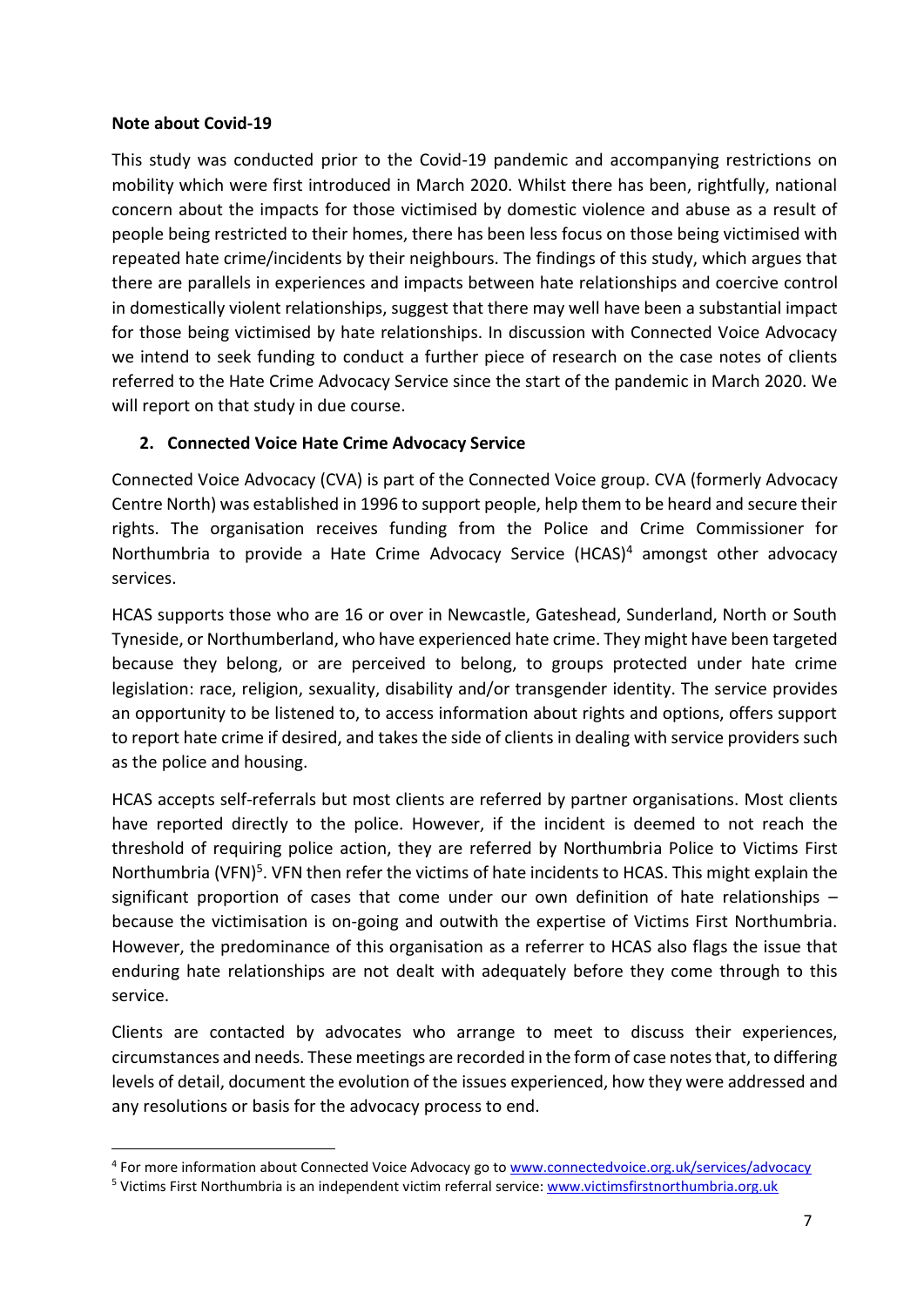# **3. Research aims and questions**

The research team approached CVA to discuss the possibility of exploring the experiences of their clients and the extent to which 'hate relationships' were evidenced in information held by the organisation. Drawing on the case notes and informed by the research published on coercive control in domestic violence and abuse, we further explored the extent, character and impacts of 'hate relationships' with a view to informing the work of HCAS and their partners in tackling hate crime and supporting victim/survivors in the region. To do this we asked the following questions:

- 1. To what extent are 'hate relationships' evidenced in the case notes of clients referred to Connected Voice Advocacy's Hate Crime Advocacy Service?
- 2. What do the case notes tell us about the character and impact of hate relationships?
- 3. How might the concept of hate relationships help to better support the needs of clients?

# **4. Methodology and sample**

Case notes from advocates' meetings with clients were accessed from the period 01/06/2017 - 31/03/2019. During this period 182 cases were referred with 181 accepted. Ethics approval was given by Durham University to analyse these case notes on the basis that CVA followed their governance procedures on using redacted data for purposes of analysis, monitoring and profile raising. Accordingly, the case notes were redacted to remove any identifying information and ensure client anonymity.

The client profile of these cases was evenly balanced in terms of gender, with the majority between the ages of 26 to 50 (72.1%). In terms of ethnicity, although a broad spectrum of ethnic groups were represented, the largest groups (making up 74% of clients referred) were White British (25.3%), Black/Black British – African (18.5%), those identified as 'Other' Ethnic Group (15.8%) and a significant proportion identified as 'Unknown' (14.4%).

These case notes were filtered to identify those cases that exhibited characteristics of 'hate relationships'. There were three criteria used at this stage of filtering cases: repeat reporting of hate incidents generated by the same perpetrator(s), the proximity of the perpetrator to the client, i.e. that they were living nearby to the client; and evidence in the case notes of impacts of coercive control as informed by research literature on domestic violence and abuse.

This process helped us to address research question 1 in assessing the extent to which 'hate relationships' are evident in the experiences of those using this service. This process generated 50 relevant cases<sup>6</sup> (27.5% of overall accepted cases), which were subjected to thematic analysis utilising NVivo qualitative data analysis software. Some of these case notes did not have overt evidence regarding the identifiable elements of hate relationships, yet evidence was identifiable in clients' eagerness in achieving resolutions and their desire to be rehoused, to have security equipment installed or to get the police involved.

 $6$  By cases we are referring to households where there were, in some cases, multiple clients as well as multiple incidents.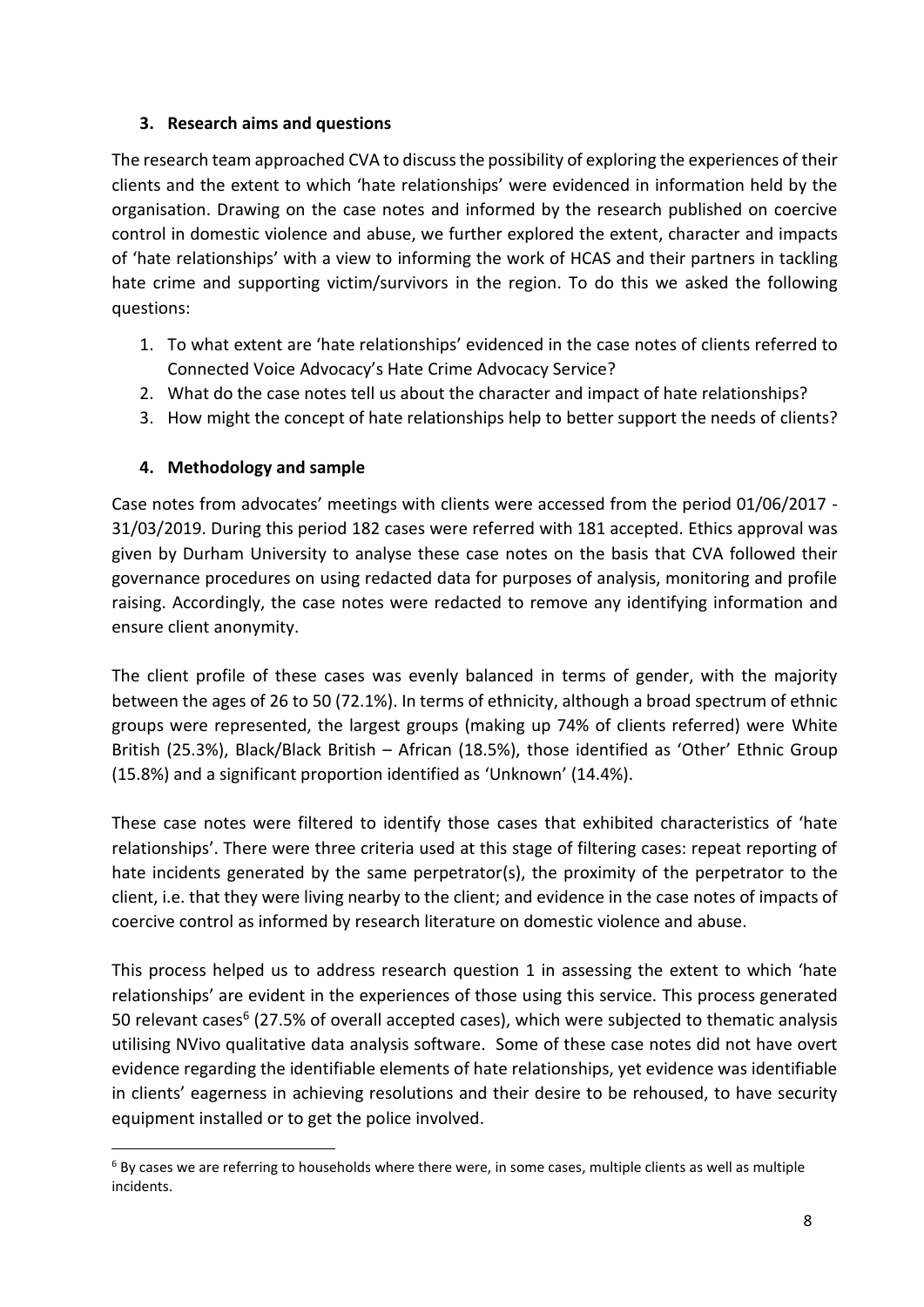The majority of the 50 filtered cases in this period (68%, n=34<sup>7</sup>) were recorded as either partly or wholly race based incidents. Of these, 10 were recorded as based on both 'race and religion'. 8 incidents (16%) referenced sexuality and 9 (18%) disability as the basis for the case. We return later in this report to the ways in which often disability is not recorded as a motivation for hate even when the client and/or members of their family are disabled<sup>8</sup>. Gender was evenly balanced between men and women, 62% (n=31) were identified as non 'white British' and 40% of the filtered cases were concentrated in some of the most deprived areas of Newcastle-upon-Tyne (NE4 and NE6). Only 6 clients were self-referred to the HCAS, with the majority referred by VSN (passed on from the Police), but also Housing Associations, Community Projects and directly from the Police themselves.

The case notes vary in the levels of detail recorded with some cases including detailed records of key episodes, meetings, and interventions and others with much briefer summaries of actions related to the case. The case notes are informed interpretations of events by advocates, but in some cases include direct quotes from clients themselves.

# **5. Data analysis: Character of hate relationships**

# **5.1 Types of violence**

The cases involve a range of acts of violence (as broadly defined) over extended periods (in some cases years) towards the same victim(s) that include the following:

- Verbally abusive language directed at clients' (perceived) protected characteristics, often as they leave or arrive home.
- Indirect use of abusive language, i.e. racist, homo/transphobic or disablist speech, near the client.
- Surveillance and watching of clients as they go about their everyday lives.
- Purposeful, random, unpredictable, banging on walls and playing of loud music, often late at night and/or early in the morning.
- Obstruction and blocking access to gardens, yards, parking spaces, bins and shared spaces.
- Missiles, including stones and food, thrown at the property including at windows.
- Damage done to cars and property.
- Intimidation, harassment and threats of violence towards clients and their wider family including children.
- Physical violence and attacks interspersed with, or as the culmination of, a combination and/or escalation of the above.

<sup>&</sup>lt;sup>7</sup> 'n' indicates the recorded figure.

<sup>8</sup> Macdonald, S.J. Donovan, C & Clayton, J. (2021) "I may be left with no choice but to end my torment": Disability and Intersectionalities of Hate Crime. Disability and Society. DOI: 10.1080/09687599.2021.1928480.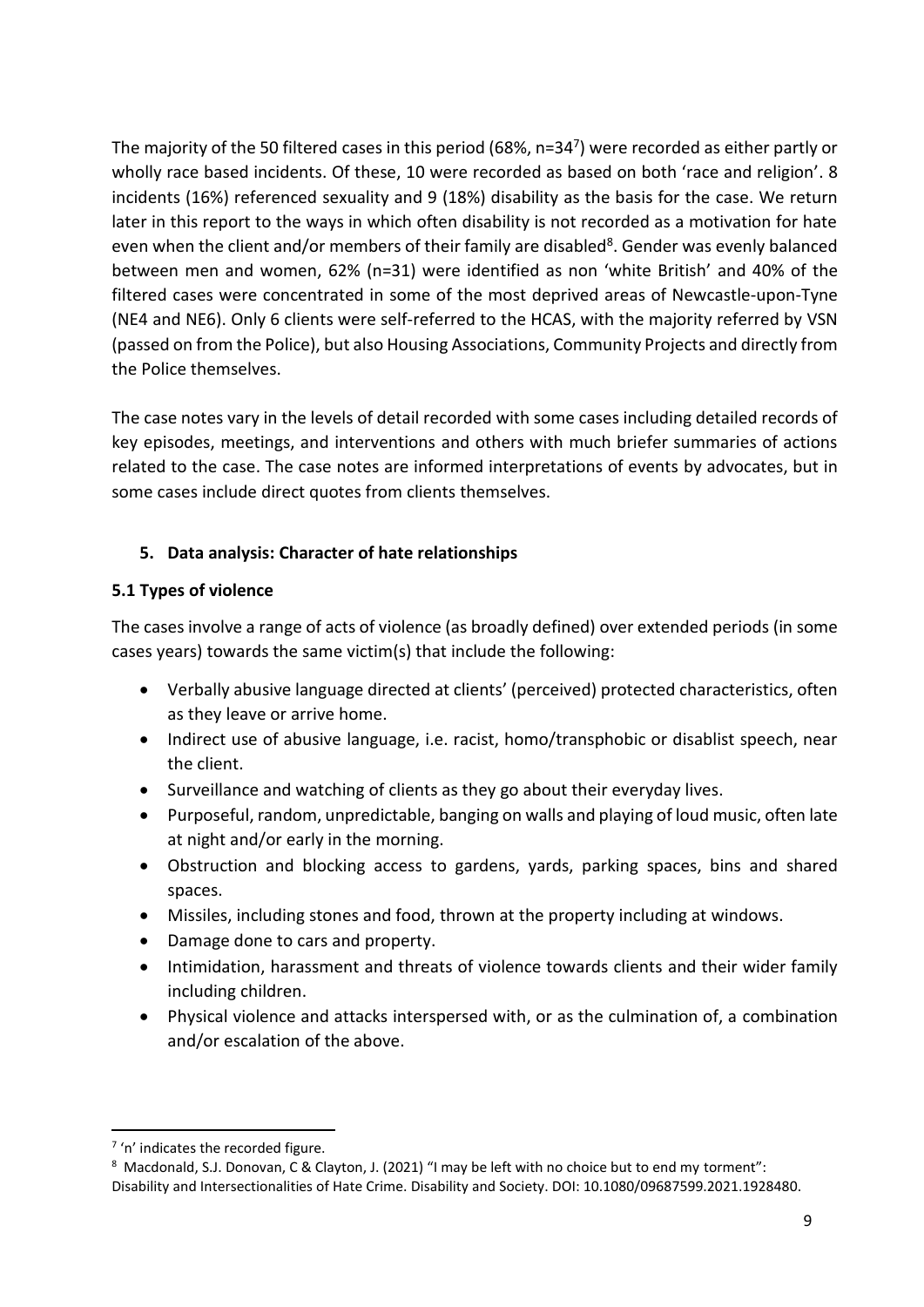#### **5.2 Perpetrators**

Perpetrators are not strangers. They are already known as neighbours or locals or, over time, they become familiar to the clients. 80% (n=40) are either referred to explicitly as neighbours or local to the area. In 13 cases (26%), the perpetrators are identified as young people (as young as 8 years old). Often as part of groups, but sometime alone, these younger perpetrators congregate outside the client's home and resort to a range of acts including property damage, verbal harassment and vandalism. However, young people are not the only perpetrators, as is exemplified in the following example which describes the behaviour of an adult neighbour:

*[since client had council do some work on the house] 'the next-door neighbour has been shouting, using insulting words, banging on the door or the wall, putting his bin in their front garden and blocking the shared access path to the back garden so they can't get their bin in or out. He often bangs for about 5 seconds which is not long enough to record or report to the council. This can be at 7am or 3am disturbing their sleep.'*  (Case no. 44. Logged as race based case)

Perpetrators are often, but not always, consistent individuals. In some cases perpetrators act as a part of groups and offenders can be interchangeable, as different members are recruited to the groups. The motivations that drive and initiate these forms of victimisation can be based on a range of inter-connected and mutually reinforcing forms of discrimination. In the example of Case 44, above, the racist hate crime appears to have been motivated by the client's request for permission from a local council to build a driveway at his home. The family was from an ethnic minority background and one member had a physical impairment as well as a long-term mental health issue. Prior to this request, no hate incidents had occurred between the family and their neighbour. The council visited the victim's home to discuss the application and take measurements. The council also happened to be completing some work on an elderly neighbour's garden who was also from an ethnic minority background. The trigger of the perceived 'unfair' treatment which initiated the hate relationship connected both with issues of disability and race.

*'This set off the resident from next door, shouting, using insulting words and asking why the council were doing things for 'foreign people' and not him.'* (Case no. 44. Logged as race based case).

#### **5.3 Timing and rhythm of acts**

As the example above makes clear, the range of acts often take place with a degree of regularity, yet there is also a sense of unpredictability in terms of when and how these incidents take place. Occasionally there are periods of quiet, but when resumed, incidents can continue for extended periods of time. In the case below this was happening between 1-4 times a week by a neighbour of a single mother with an autistic daughter. It is this enduring and cumulative character that defines experiences of hate relationships.

*'Since then, there has been constant harassment. This includes: Loud music until 3-5am; banging on the ceiling, banging on the door and running away, pushing the backyard fence down, leaving dog poo all over the shared yard, throwing water into the yard, vandalizing a car that was parked outside (which client thinks that the neighbour thought is hers);*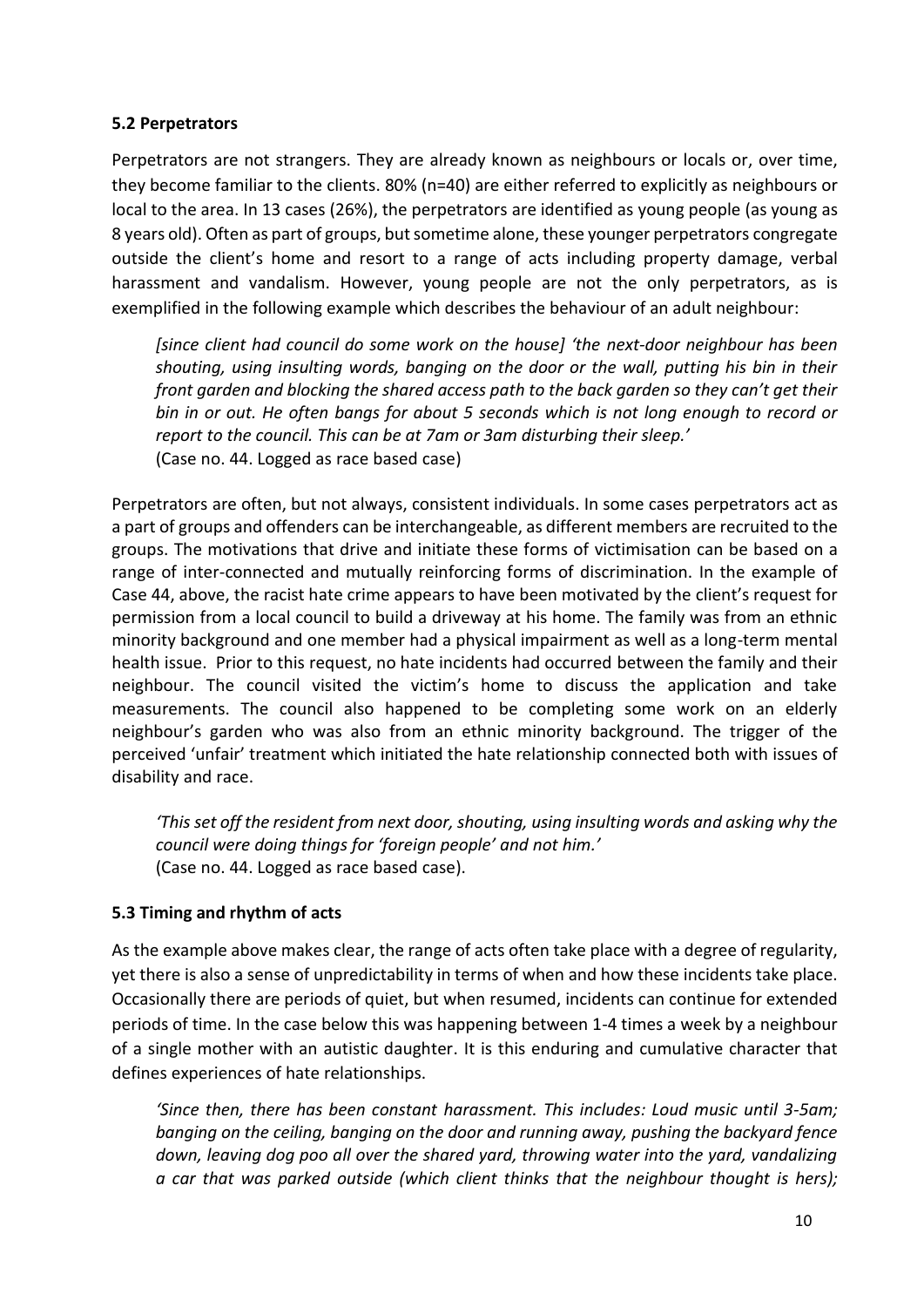*frequently shouting 'spaccy' and mimicking the noises her daughter makes. Incidents happen 1-4 times a week.'* (Case no 41: Logged as disability based case)

# **5.4 Location of hate relationships**

These cases were all experienced in and around the home and neighbourhood space of the client, often upon clients and/or their family leaving or returning home as the following case makes clear.

*'Client says they have been having problems every day, going to school or shopping, with neighbours swearing at them and being racially abusive…when client got home she [the perpetrator] was standing by the house with some of his neighbours and started again for about half an hour swearing and calling him names … saying that this was 'my country' and 'my police' and that they wouldn't help him.'*

(Case no 43: Logged as race and religion based case)

Geography is an important factor in many of the clients' accounts, especially the spaces around and within clients' homes including at the boundaries between homes. For some, this meansthat they have to tread very carefully both around their home space (in their garden or yard) and within their homes (when their perpetrators live the other side of their walls, ceilings or floors) to avoid continued unwanted attention, making them feel like 'prisoners in their own homes'. The quality of the built environment is significant here. The type and tenure of housing means neighbours often live in homes where walls, ceilings and floors are thin and where lives are not as 'private' as they would be in more affluent and detached housing contexts. Hate relationships are identified as most often reported in NE4 (Elswick, Benwell, Arthurs Hill) and NE6 postcode areas (Byker, Walker and South Heaton) (40% of cases). Whilst not wishing to generalise about the profile of these broad geographical areas, or re-produce territorial stigma, they are amongst some of the most deprived in the city of Newcastle-upon-Tyne.

# **6. Data analysis: Impacts of hate relationships**

#### **6.1 Reporting**

We wish to highlight the determination of clients to resolve their situation by reporting their experiences and seeking support<sup>9</sup>. In many cases this is initially to the Police but following that they have all been willing to be involved in the advocacy process. Ultimately, clients want these experiences to cease and will do what it takes to ensure that can happen. In this sense clients do not fit the dominant idea of a victim as passive and weak.

In addition, there is evidence of clients attempting to directly negotiate with perpetrators with the aim of de-escalating situations and attempts to alter the terms of the 'hate relationship'. The case notes speak to some courageous efforts to confront perpetrators, their families and acquaintances, despite the clear risks involved both in these immediate moments and for future

<sup>9</sup> Donovan, C., Clayton, J. and Macdonald, S. (2018) 'New Directions in Hate Reporting Research: Agency, Heterogeneity and Relationality' *Sociological Research Online*, https://doi.org/10.1177/1360780418798848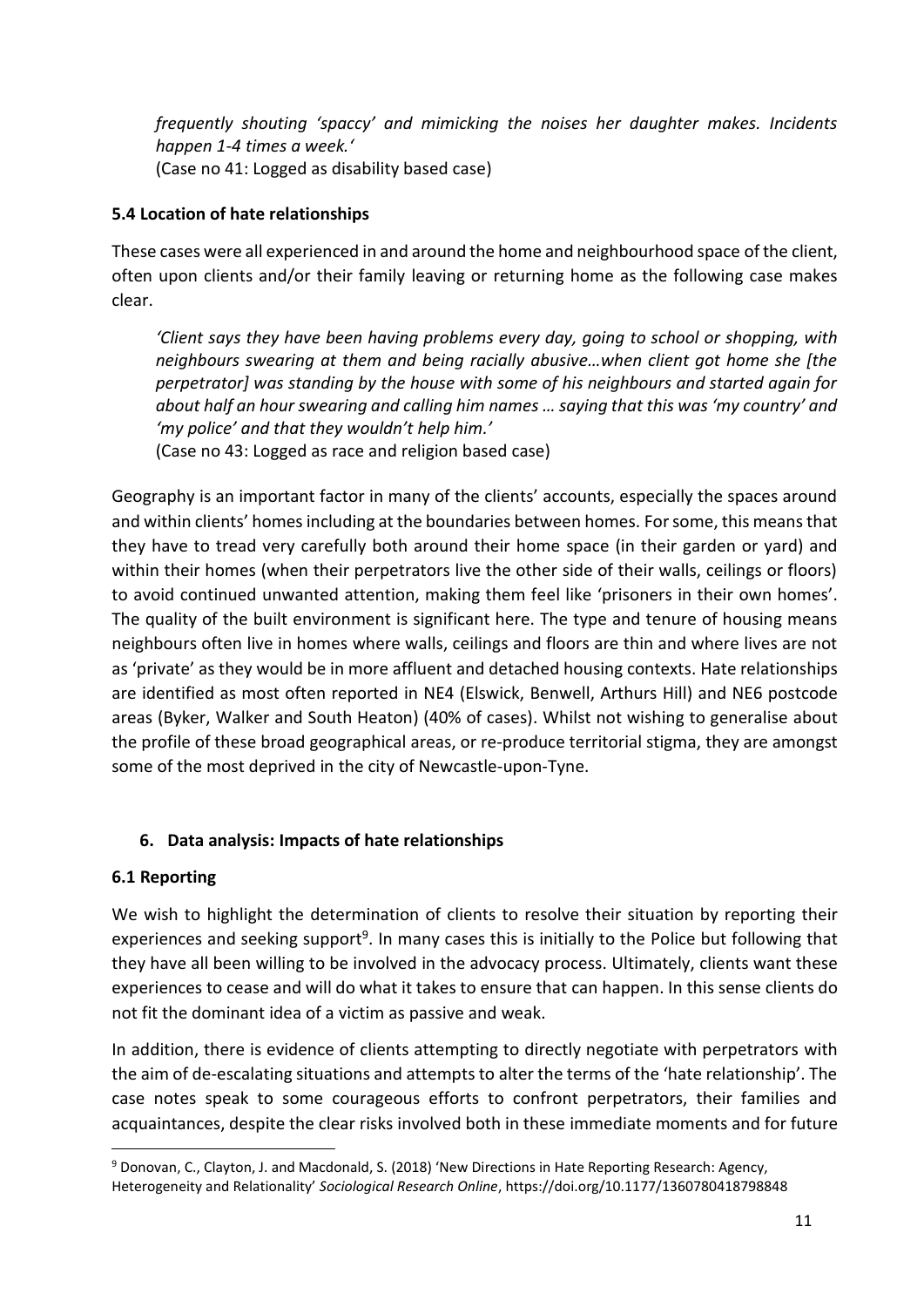encounters. In one example the client took photos of a cracked window, reported the incident to the police and spoke to the parents of the perpetrators. In some cases, this form of victim led negotiation yielded relative success in allowing for a less tense co-existence.

*'Two weeks ago the boy was caught by the police, but they cannot prosecute because of his age. They [the clients] have spoken to his mother, who did offer to pay for the damage, but told her they simply wanted his behaviour to stop. Since then things have been quieter, and they have been experimenting with parking closer to the house.'*  (Case no. 28: Logged as race based case)

However, such action rarely appeared to bring about a longer-term resolution, keeping the attention received at bay before harassment re-commenced. The apparent inability of service providers to intervene with perpetrators seems to be an important factor in hate relationships continuing, sometimes over many years.

# **6.2 Fear, withdrawal, and entrapment**

One of the key impacts identified is that of an enduring, constant sense of fear and a subsequent withdrawal from everyday life that this brings about. Fear of being under attack and potentially exposed to hate relationships, reveal elements that resemble coercive control's impact on victims. These are recognised in the use of language of being 'scared', 'vulnerable', 'anxious', and 'in fear of permanent attack'. In some cases: 'they draw their curtains from 4:30 pm onwards and watch the CCTV, waiting for trouble' and feel like they have to 'hide themselves'. This results in feelings of entrapment<sup>10</sup> – where clients feel increasingly isolated and are stuck within their homes for fear of being targeted. This has an impact on the extent to which the home can provide comfort and security. As the following excerpt makes clear being at home does not necessarily mean that clients feel safe:

*'… the new neighbours from downstairs- 4 occasions of banging on the door, shouting abuse ('P\*\*\*' and other words which he couldn't catch), complaining about the noise. Family has been keeping the noise to a minimum and 'feel like thieves in their own home', creeping around to avoid igniting the neighbours.'*

(Case no 43: Logged as race and religion based case)

As is mentioned elsewhere, for those spending time away from the home there is also a growing fear about coming back, for example, after work, after school, after a shopping trip.

#### **6.3 The hidden nature of disability**

Within the data analysis, an unexpected finding emerged relating to the hidden nature of disability. From the 50 cases that fit the profile of a hate relationship, we discovered that whilst 33 (66%) of clients, or members of their households, had a disability or/and mental health issue

<sup>&</sup>lt;sup>10</sup> Clayton, J. Donovan, C. and Macdonald, S. (under review) 'Living with hate relationships: familiar encounters, enduring racisms and geographies of entrapment', *Environment and Planning D: Society and Space.*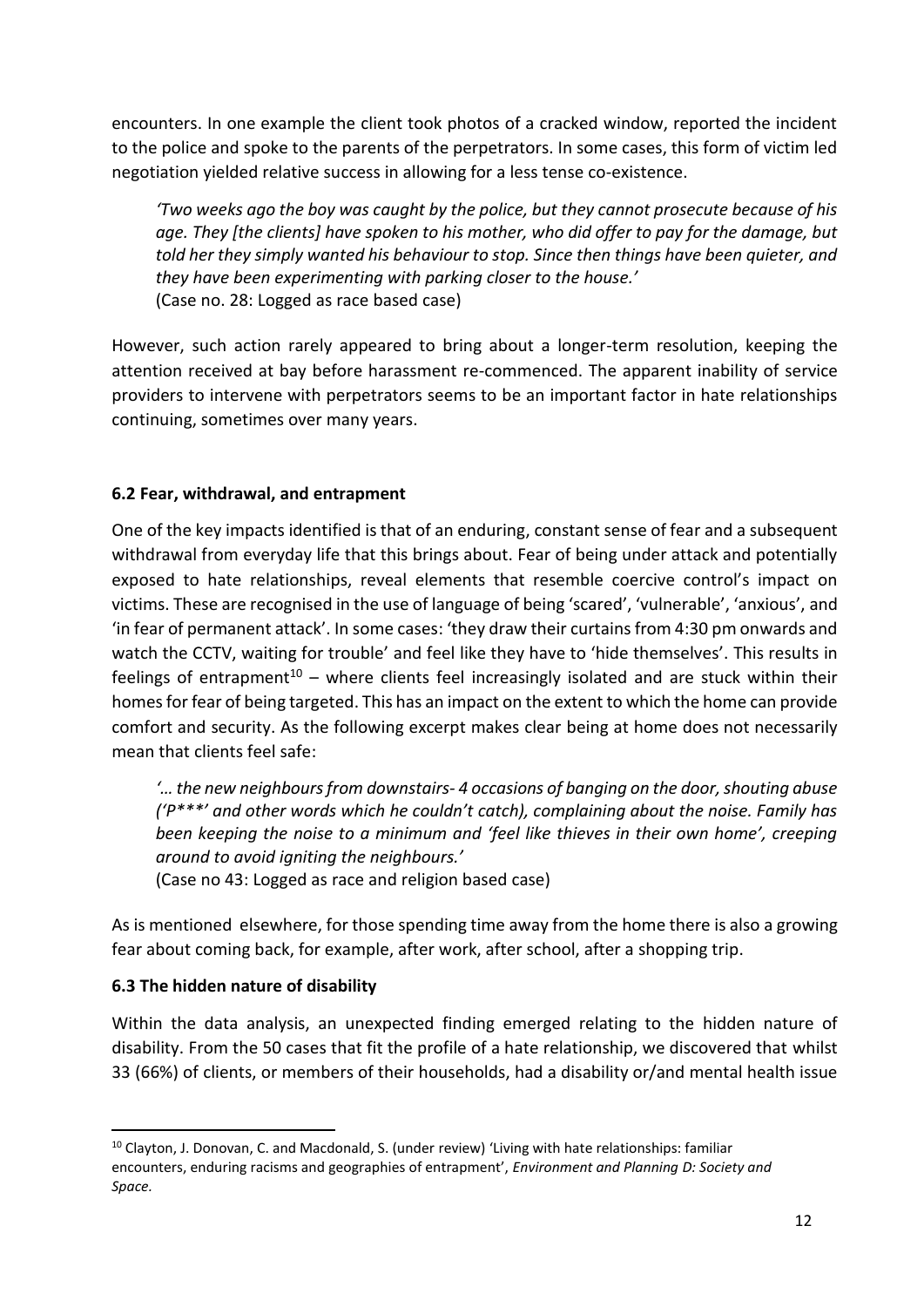only nine cases (18%) were recorded as disablist-related incidents/crimes. Thus, the majority of these cases were recorded as racist, homophobic, or transphobic hate. For example:

*'He was using the f-word and racist language, including 'fuck off, foreign people come in here'. He was also being insulting [to the] client and their mother [disabled woman] … [The mother] can't get her mobility scooter out because it is kept in the shed in the back garden, and she is too scared to go past his gate to get to it.'* (Case no 35: Logged as race and religion based case)

As this excerpt illustrates, although the hate is racist in nature, the disabled mother's independence is considerably affected because of these hate incidents. Hence, disability is an important factor here in understanding the impact of racist hate on the disabled mother yet disability is often not recorded as being a motivation for hate crime. For example, if a disabled person is from an ethnic or sexual minority group then the nature of the hate tends to be recorded as 'racist' or 'homophobic' hate' rather than 'disablist hate' even when the incidents are significantly motivated by ableism. The following excerpt illustrates an example concerning a young man with a learning disability who had experienced homophobic and disablist abuse:

*'Incidents involving a particular family …, the two sons of the family told the client to "fuck off" and called him "gay goof"… advocate receives a phone call from client saying that one of the carers from Home Care was talking to his neighbours, and he thinks they are spreading rumours about him … Advocate then phones Home Care. She talks to the manager. She states that the client has made many complaints about the kids in the village and about the carers who live in the village. She has talked to the carers and they said that they stay away because he makes up allegations. She would go to investigate if she had any evidence to go on, but no one has backed up client's allegations. She also does not believe anyone has an issue over his sexual orientation'.*

(Case no 39: Logged as homophobic based case)

Within the advocate's report, it is the homophobic incidents that define the recording of the young man's experiences of hate. Yet the report also acknowledges that the young man is not gay and his sexuality is often misinterpreted by people in the village. In the recording of these incidents, the intersectional relationship between disability and homophobia is not acknowledged as a contributing factor to the hate, even when the client's learning disability is implicitly used by the care manager to invalidate their experience of hate incidents/crimes. One police officer, however, does validate the client's experiences:

[Police Officer] calls in. He said that there have been "boatloads" of incidents reported. He has no doubt that some people in the village have made homophobic remarks towards the client.

(Case no 39 Logged as Homophobic based case)

By recording both disability and homophobic hate advocates and other partners might gain a greater understanding of the impacts of hate relationships and the rationale behind clients' being targeted. Many perpetrators' understandings of 'vulnerability', might mean that disabled people are perceived as 'easy' targets, less likely to be listened to or to fight back, which might explain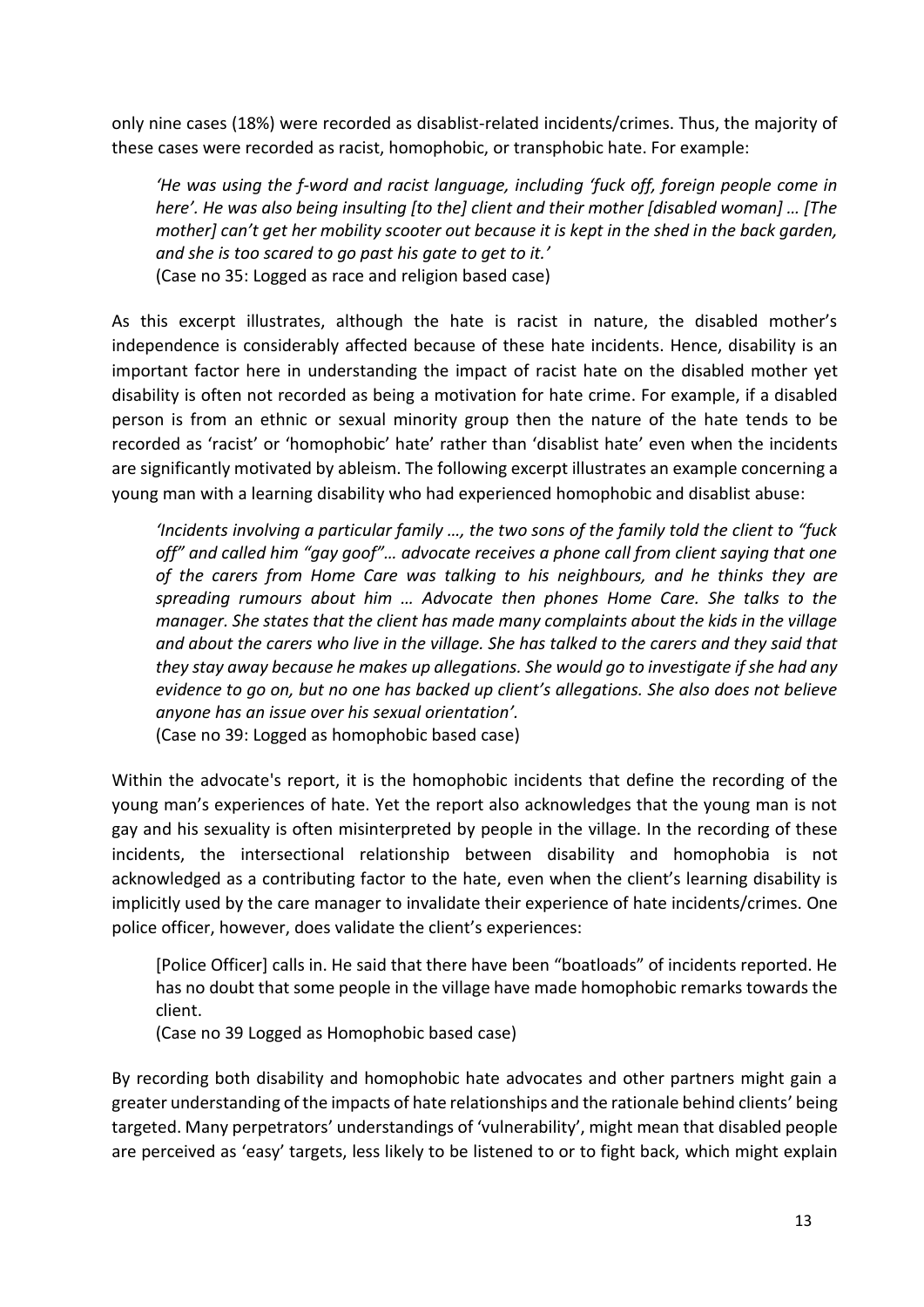the high numbers of disabled people in the hate relationship client group<sup>11</sup>. By not recognising disability in the recording of hate crimes/incidents, this may perpetuate this 'vulnerability' stereotype and leave victims/survivors at greater risk of escalation from single incidents/crimes of hate evolving into the long-term hate relationships outlined in this study.

# **6.3.1 Mental and physical health**

There is a clear sense within the case notes of deteriorating mental health and wellbeing including expressions of despair, depression, anxiety and lack of sleep as well as deteriorating physical health. From the 33 cases that included disability and mental health, 67% (n = 22) of households were affected by disability before their experiences of a hate incident/crime occurred. However, 11 clients (33%) were diagnosed with a mental health condition, long-term health condition, or a physical impairment during the period of victimisation and sometimes as a result of their victimisation:

*'[The] GP wrote again to the council confirming that the client's physical and mental health were suffering as a result of "racially motivated intimidation"'* (Case no 47: Logged as race based case)

These cumulative experiences of hate deeply affect clients' quality of life. As one client confesses, "it is really difficult to have a positive attitude about anything" (Case no. 25: Logged as race based case). In another case, a client slept with a knife under her pillow in order to feel safer. There are also growing fears about impacts on wider families including partners and children. These wider relations and responsibilities to others, including children, exacerbates feelings of vulnerability.

'Client and his daughter can't sit outside the front of his home. He won't allow his daughters *to play out. He is scared to leave the house for a weekend away. He is constantly on edge, watching the CCTV.'* (Case no. 38: Logged as race based case)

For others, due to the repetitive harassment, their mental health aggravates thoughts of suicide:

*'I may yet be left with no choice but to seek an ending to my torment.'* (Case no 18: Logged as transgender identity based case).

The sense of cumulative emotional toll is articulated in the excerpt below and captures the manner in which hate relationships are defined by their enduring character, resulting in a sense of exhaustion that may also trigger previous experiences of trauma (related and unrelated to 'hate relationships').

*'Her children are frightened and panicked by the noise of eggs smashing the windows at night [which trigger previous trauma from experiences of war-torn country of origin] … the client is very scared that the people responsible (live behind her and have friends opposite)* 

<sup>11</sup> Macdonald, S.J. (2015) 'Community Fear and Harassment': Learning Difficulties and Hate Crime Incidents in the North-east of England. *Disability and Society*. 30 (3), pp. 353–367.; Macdonald, S.J. Donovan, C & Clayton, J. (2021) "I may be left with no choice but to end my torment": Disability and Intersectionalities of Hate Crime. Disability and Society. DOI: 10.1080/09687599.2021.1928480.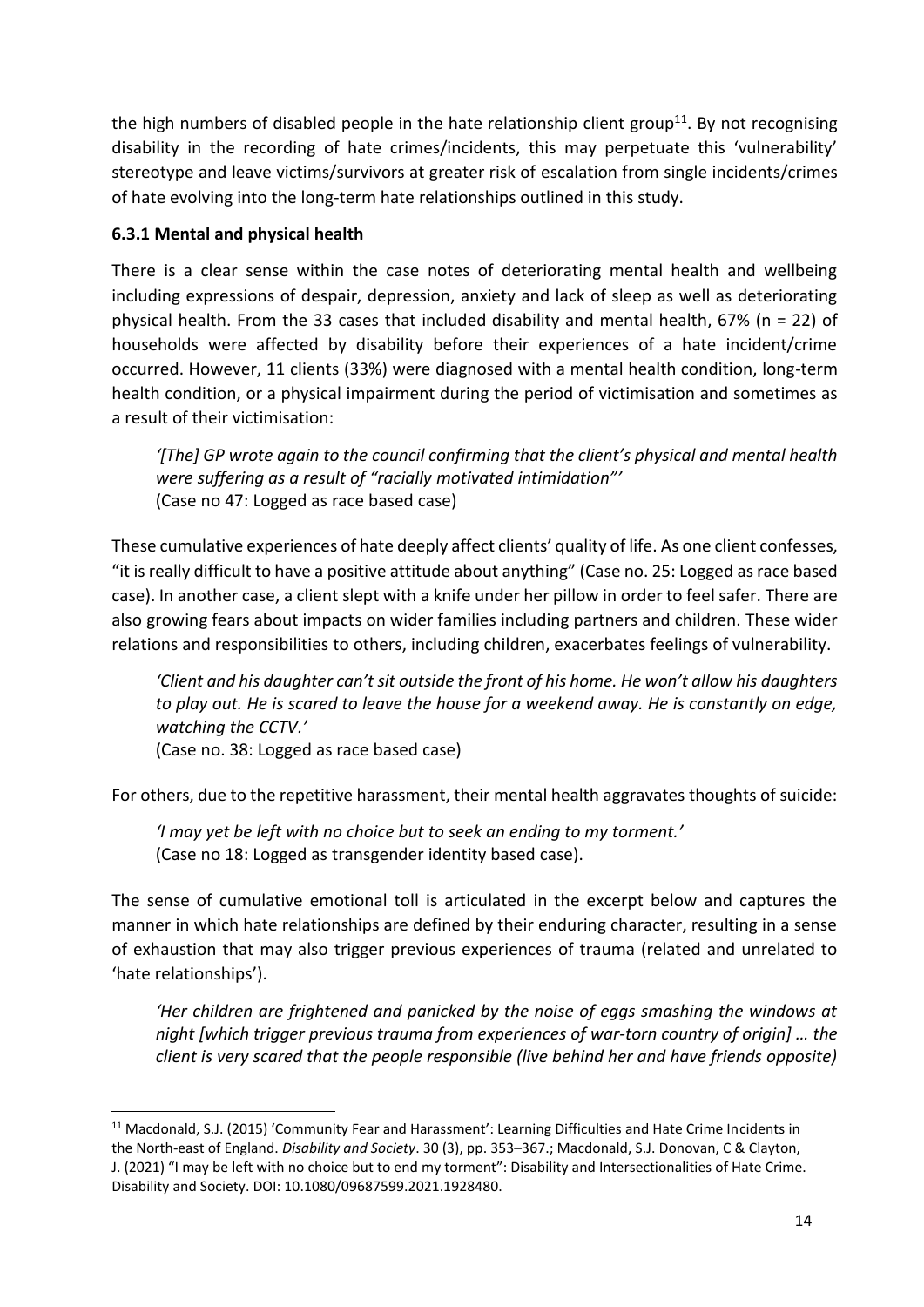*might start up with something else. She thinks they are waiting and plotting something and feels very unsafe. She feels tired and exhausted by it all.'* (Case no. 42: Logged as race and religion based case)

These examples illustrate the complex relationship between disability and hate, as for some clients when hate incidents/crimes initially occurred these clients would not be defined as disabled victims/survivors. It is due to the persistent experiences of harassment, as can be seen in case 42, that clients' physical and mental health deteriorate and they become disabled. This point illustrates the importance of early intervention to prevent hate incidents/crimes from progressing into hate relationships as this can have a long-lasting effect on clients and their family's health and well-being even after the hate relationships have stopped.

# **7. Experiences of help-providers**

We suggest that the impacts for clients are potentially exacerbated by the (in)actions of helpproviders which can lead to exhaustion not only with the actions of the perpetrators but also the lack of an adequate response from service providers. While some accounts indicate good practice of helpfulness and dedication from help-providers including the police and housing associations, there is an overwhelming sense from the case notes of clients being failed. Clients report a range of issues that amplify frustration, hopelessness and exhaustion with the help-seeking process that included:

- Not being taken seriously/believed.
- Behaviours of perpetrators being reframed as harmless.
- Not being able to evidence incidents.
- Complainant being accused of being perpetrator/unreliable witness.
- Waiting time for responses.
- Lost records of reporting.
- Poor partnership working.
- Being expected to pay for cameras, recording devices in order to collect evidence.
- Being asked what they expect service providers to do.

In one case, the client expressed their sense of being let down by the inaction of the police:

*'…the action [that is] quite slow makes me feel like I don't really count as human being'* (Case no 25: Logged as race based case).

In another, it was both the inactions of the local authority and police that was causing frustration.

*'[Muslim woman sent a letter to housing after her neighbour and another man climbed a ladder and looked at her through her upstairs window when she had just come out of the bath] I am feeling very vulnerable at this moment of time and embarrassed I am trapped in my own home and the Council and the police are doing nothing I really need help as it is making my health worse and no one should have the right to invade my privacy … I feel I can no longer walk around comfortably in my own home.'*

(Case no. 46: Logged as race and religion based case)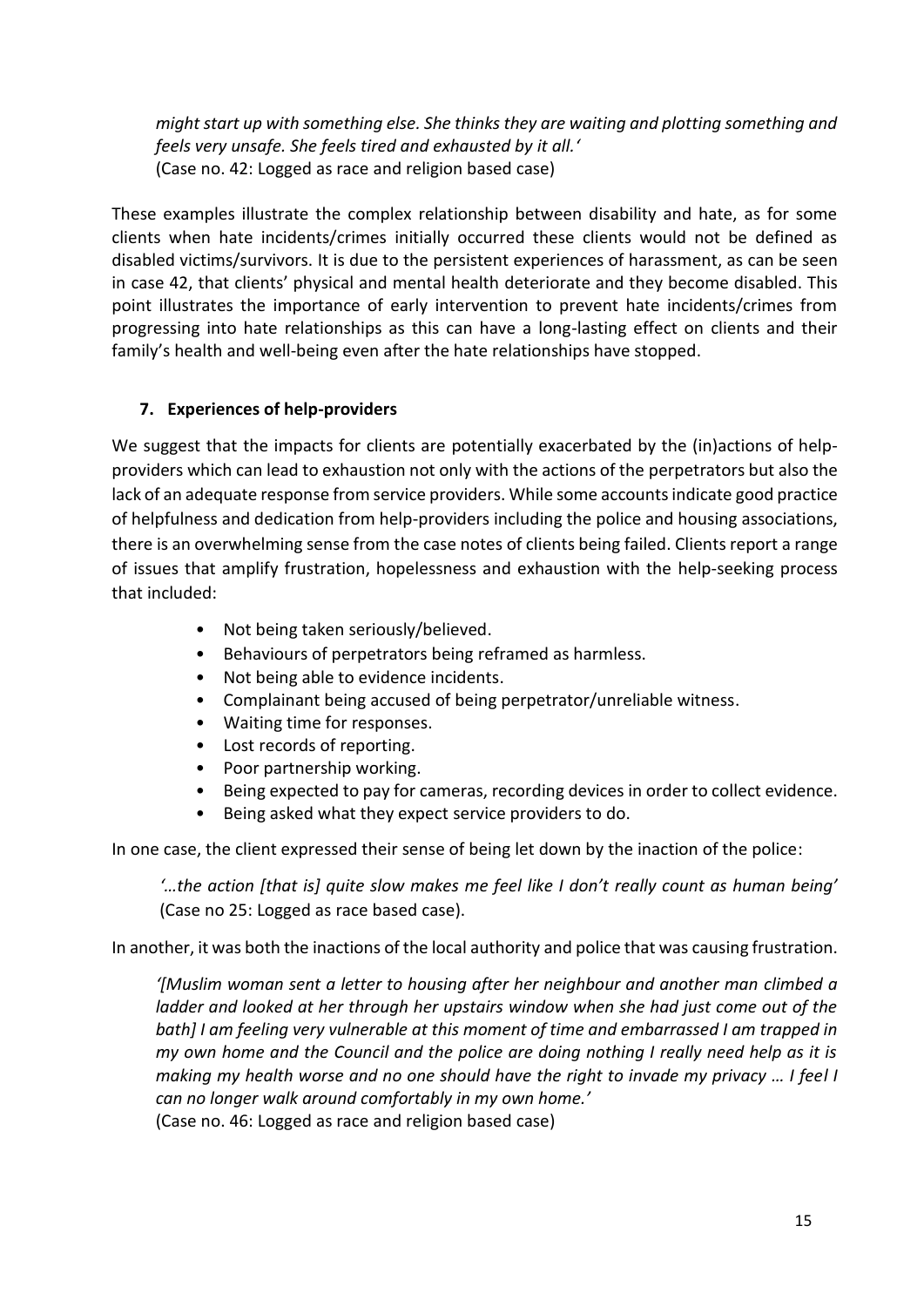One of the main problems identified is that incidents are seen as minor and isolated events which do not reach the threshold of a criminal offence and are judged as disconnected from the wider and cumulative serious impacts of the longer-term hate relationships we have identified. The following cases illustrate how such failures play out in the lives of clients.

*'There is CCTV outside the flat but this has been out of action since February. The community wardens have been involved but she feels that they are just brushing them off. The feeling she gets from the community warden is that they are themselves trouble. … They have had to install CCTV themselves … she feels everyone wants them to just move to solve the problem … Client attends college along with some of the older kids … giving her trouble at college such as tripping her up deliberately (she has mobility problems). The college said they can't do anything if something happens off campus.'* (Case no 36: Logged as disability and homophobic based case)

*'He called the police on Sunday 27th and on Monday 28th. On the 28th a police officer interviewed him but didn't go to the perpetrator's home … (Client felt that the police officer was more intent on 'calming him down' than actually confronting the neighbour). … they've taken no criminal action against him despite the police officer writing down on a slip of paper 'Racially aggravated criminal damage to vehicle, PO1' … [perpetrator has taken to driving past slowly and staring at client] He has reported this to the police but they have simply told him that the neighbour is wasting his own time.'* (Case no. 38: Logged as race based case)

# **8. Resolutions and moving away**

In 31 cases (62%) the outcome of the case was recorded as 'resolved with advocacy'. In 5 cases the issues were still ongoing or unable to be resolved. This would seem to be a positive set of outcomes and testament to the work being done by advocates and partner agencies. However, it is also important to stress that a 'resolution' often involved the re-location of the client.

For one client, with the help of a supportive housing officer, movement to an alternative home in the same city is seen as effective in bringing about a more hopeful future.

*'The lady from [Housing Association] came out to see her the day before and was very supportive; she [the client] wishes she'd known about their Victim Support service sooner. The lady has put her down as a priority to move home, which the client has decided she would like to do. She said she feels that she has a future now'* (Case no. 48: Logged as race based case)

Whilst this may resolve the matter insofar as the hate relationship is severed, some clients may have established social support networks locally, as well as becoming embedded within local workplaces and schools. Reluctance and resistance to moving or 'being moved' is often tied to the potential disruption caused and a reticence to upend lives because of the actions of others. In fact, initially this same client had been adamant that they did not want to move:

*'Advocate explains that the client doesn't want to move, because "her house is there, and it is close to her son's school, where she also works.'*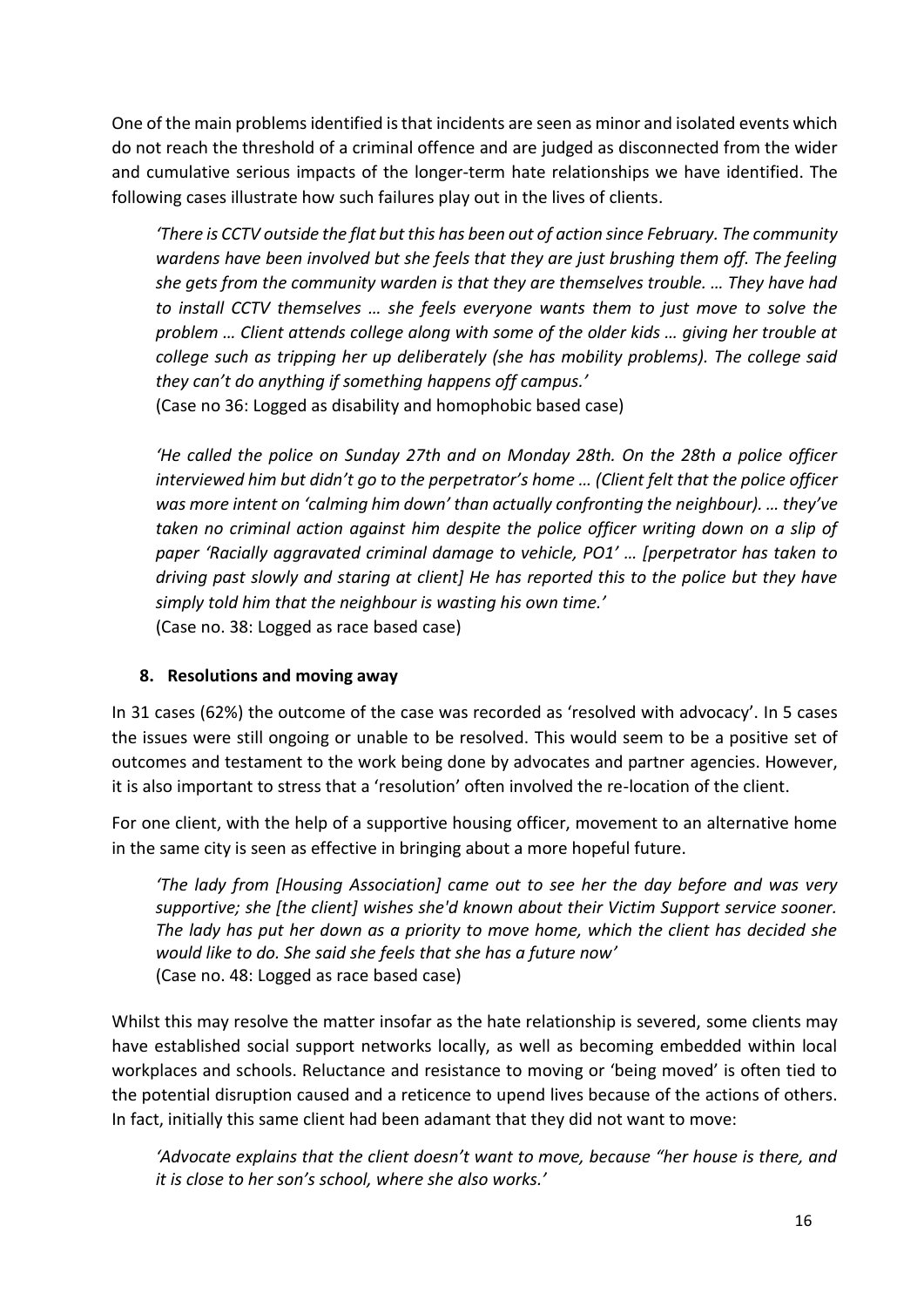(Case no 48: logged as race based case)

In some cases, the difficulties involved in moving to a new residence may result in financial penalties, practical difficulties, unwanted effort and additional investments (e.g. especially adapted homes, decorated homes). For others moving home offered little hope that scenarios would improve due to the limited options of relocation within both the private rental sector and the social housing system where residents would be placed in houses not fit for habitation or neighbourhoods deemed 'unsafe':

*'She was offered a house by [Housing Association], but she doesn't want to move because it has one bedroom less that the current home and she doesn't want to get rid of furniture it has cost her to buy or to start everything (in terms of decorating) from scratch... Police have advised her that the area she has been offered is unsafe and not a good area. She would rather not move at all.*'

(Case no 45: Logged as race based case)

Escape through mobility as one of the most significant forms of resolution, highlights that harmful encounters are experienced as enduring situated relationships concentrated in and around the home. It also speaks to additional burdens placed on those already subjected to forms of discrimination to adapt to their own marginalisation, rather than a concerted systemic effort to deal with enduring forms of everyday violence and the practices that sustain such relationships. It is also the case that subsequent to re-location new residents may be moved into accommodation, placing them into situations of vulnerability, if steps have not been taken to address perpetrators' behaviour

#### **9. Conclusions**

- The professional, dedicated and patient work of advocates enables client voices to be centered in the process of help provision. However, by the time that clients work with HCAS many have been experiencing victimization over an extended period of time, which for some has lasted years.
- Clients' repeated attempts to seek help and resolve the situations they find themselves in is a testament to their determination, their resourcefulness and their self-belief that they are not 'to blame' for their perpetrators' behaviours.
- Although this is only a pilot study, the concept of hate relationships provides a way of understanding the experiences of approximately 30% of those repeat reporting hate incidents. Some cases that could not be included in the analysis because of a lack of detail might also have been recognized as hate relationships.
- The majority of these 50 cases involve clients whose intersecting identities include at least two protected characteristics under hate crime legislation that influenced the nature of the discrimination faced (e.g. race and disability). In these cases, disability was most often not recorded as the motivation for hate crime/incidents.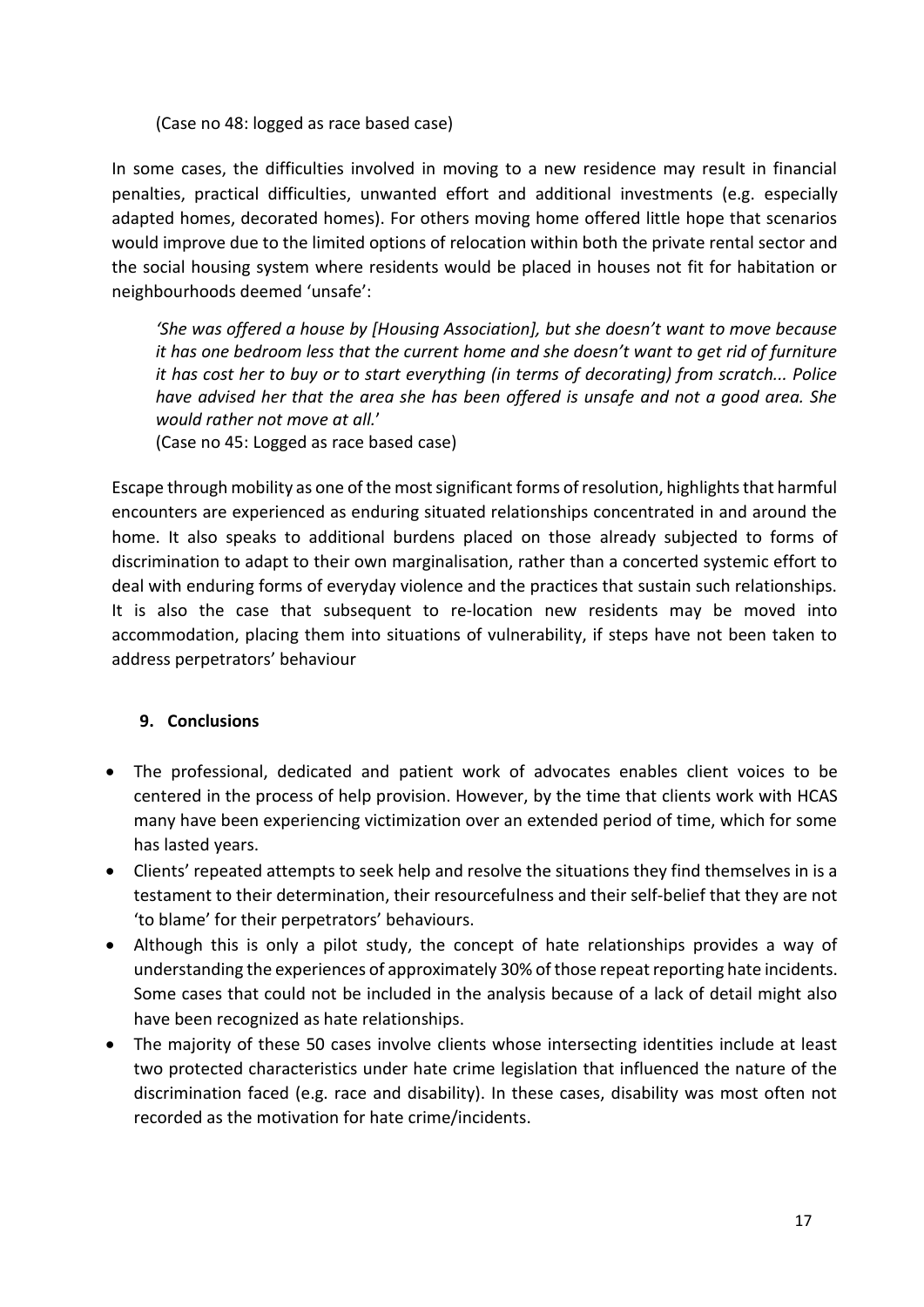- The parallels identified with coercive control provide a way of understanding repeat perpetration where perpetrators feel entitled to target the identities of clients and terrorise them and their families in and around their homes.
- Hate relationships include the use of time as a way of intimidating and controlling clients: whilst hate incidents might be frequent they are often unpredictable. This provides a way of understanding the cumulative impacts of repeat experiences of hate and the damage that is inflicted by seemingly isolated incidents.
- Hate relationships rely on perpetrators having apparently unregulated access to the spaces in and around clients' homes and their neighborhood: they are neighboursin the broadest sense and are known to clients. Such close proximity of the threat resultsin clients and their families being fearful of leaving and/or going to their homes which is experienced as a form of entrapment.
- The fact that most of the clients live in some of the most deprived areas of Newcastle-upon-Tyne suggests that the nature of the built environment and wider socio-economic inequalities play a part in providing opportunities for perpetrators to enact hate relationships with apparent impunity.
- The intersectional nature of disability is often not recognised in the recording of racist, homophobic or transphobic hate crimes/incidents.
- The impacts of hate relationships, as evidenced here, speak to the mutually reinforcing mental and physical health consequences of being targeted in this way that extend beyond the individual clients to include their family and children. Some clients have become disabled as a result of their victimization.
- Hate relationships can be exacerbated by the (in)actions of service providers and the lack of long-lasting resolutions that do not just involve re-location of victim/survivors.
- Understanding hate relationships therefore requires attention not just to inter-personal relations, but also the physical, socio-economic and help-providing context in which such relationships are enabled and reproduced.

# **10. Recommendations (these are reproduced in the Executive Summary)**

- a. Early identification of hate relationships will enable advocates and other service providers to better understand clients' experiences and facilitate better interventions. In addition to the three criteria used for identifying hate relationships in this study (repeated incidents from the same perpetrator(s); proximity of perpetrators to clients' homes; impacts of repeat incidents on clients'/families' mental health and wellbeing (including sense of isolation and entrapment)) we recommend adding a fourth criteria: the pattern of and responses to helpseeking. This will enable the identification of a hate relationship and connections and cracks in help provision.
- b. The HCAS appears to be a place of last resort for clients. Many have been failed by other help providers and the criminal justice system before their referral to HCAS. Given the unique service HCAS provide and its importance to clients' being able to reach resolution, a system of early identification of a hate relationship is recommended to enable early referral to HCAS. This would also chime with many clients' desire not to criminalise perpetrators.
- c. Care should be taken to identify whether and how disability is implicated in a clients' case in order to make disability hate more visible and to understand the complexity of how disability